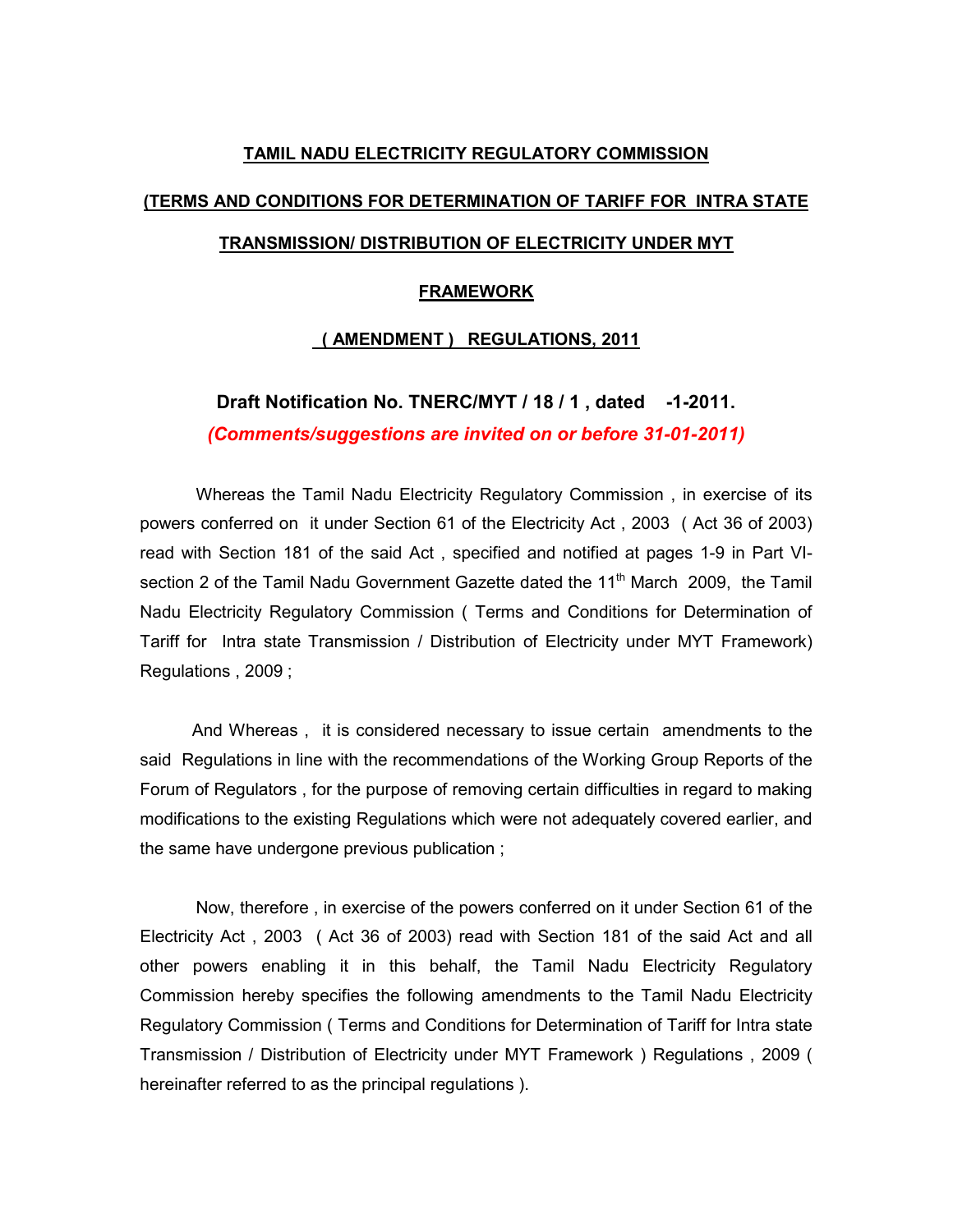## TAMIL NADU ELECTRICITY REGULATORY COMMISSION

# (TERMS AND CONDITIONS FOR DETERMINATION OF TARIFF FOR INTRA

## STATE TRANSMISSION/ DISTRIBUTION OF ELECTRICITY UNDER MYT

## FRAMEWORK )

## ( AMENDMENT ) REGULATIONS, 2011

#### 1. Short title and commencement -

(a) These Regulations may be called the Tamil Nadu Electricity Regulatory Commission ( Terms and Conditions for Determination of Tariff for Intra state Transmission / Distribution of Electricity under MYT Framework ) (Amendment) Regulations, 2011.

(b) They shall come into force on the date of publication in the Tamil Nadu Government Gazette.

#### 2. Amendment of Regulation 3 of the Principal Regulations.

In the Principal Regulations, in Regulation 3, -

(a) for item (iv) , the following shall be substituted, namely :-

#### " (iv) Business Plan

 Every licensee shall submit the business plan and power purchase plan for approval of the Commission, at least six months prior to submission of the MYT petition. The business plan shall contain projection for all activities including on going projects, new projects with the specific nature, loss reduction, effective and tamper-proof metering etc., The licensee shall also furnish the criteria adopted for such projection . The Commission shall issue the order on the business plan and the power procurement plan within four months of submission, so that the licensee is able to submit the MYT petition on the basis of the approved plan." ;